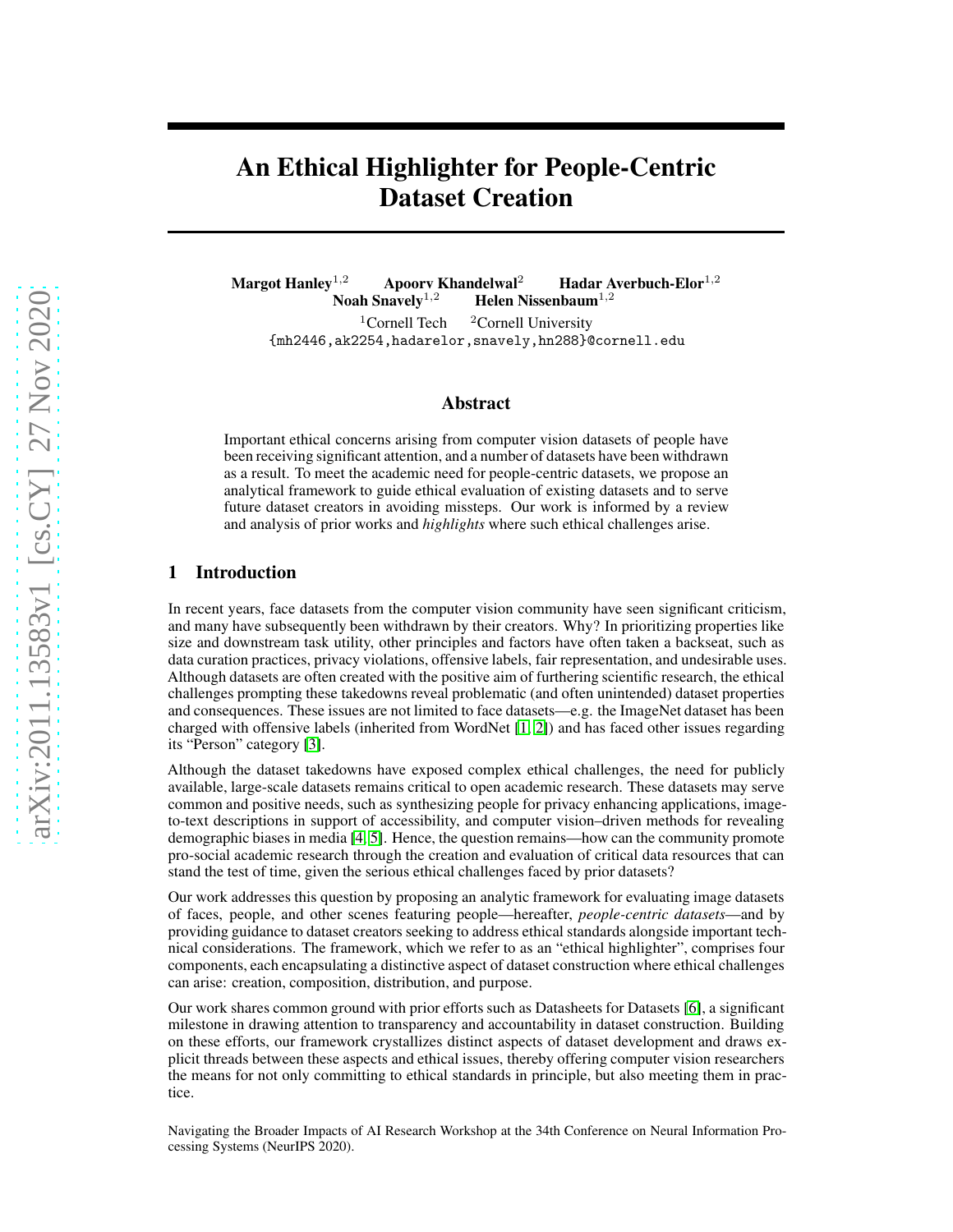# 2 Framework

Methodology. After reviewing many people-centric datasets, we selected 14 as an initial sample set—these datasets have either been widely-used or drawn prominent public criticisms on ethical grounds. While all had been publicly available at some point, 11 have since been taken down and only three remain available. Through an inductive analysis of academic manuscripts and popular press [\[7\]](#page-4-6), we produced a typology of critiques. While this was not an exhaustive review, our team collected this work to a point of conceptual saturation [\[8\]](#page-4-7).

From our inductive analysis, we extracted two key dimensions around which the implicit and explicit themes we encountered could be organized. We identified components of dataset development as Creation, Composition, Distribution, and Purpose. And, we identified a non-exhaustive list of types of ethical issues which emerged through our inductive analysis: fairness, privacy, subject autonomy, safety/security, property rights, representational harm, offense, transparency/explainability, and accountability/responsibility. In some instances, we framed these concerns according to traditional ethical concepts, which are commonly cited in broader discussions of algorithmic and AI systems. We sought to understand how the ethical issues were dispersed across and manifested in our framework's components. Due to space limitations in this short article, we briefly describe the components and illustrate each with one ethical issue. However, a fuller version in the future will provide a more comprehensive analysis, as well as critical reflections that can be used to guide dataset creators.

#### 2.1 Creation

*Creation* encompasses the activities involved in producing a dataset, including sourcing, assembling, and cleaning data, as well as assigning labels. Typically, image datasets comprise images and their associated labels. These labels could be names of the people pictured, attributes (e.g., age), or potentially any other descriptions. More generally, we can think of labels as data in a textual modality associated with data in a visual modality (for now we exclude annotations like segmentation or depth maps). Our inductive analysis of this *creation* component revealed ethical concerns over violations of privacy and property rights, offensive data content, and subject autonomy.

Privacy. An early decision that dataset creators make is where to source the data. Broadly, this choice can be characterized as capturing images of subjects directly or sourcing images secondhand (e.g. scraping them from social media sites or search engines).

In order to amass large numbers of images of people, some dataset creators have previously captured photos and videos without subjects' knowledge or consent, two important aspects of privacy. For example, the creators of Duke MTMC [\[9\]](#page-4-8) and Brainwash [\[10\]](#page-4-9) were criticized for assembling datasets without notice or consent. Duke MTMC, created in 2014, comprised live footage of students on campus. In the same year, the Brainwash dataset used a webcam to capture images of customers in the San Francisco *Brainwash* cafe. In response to these criticisms, both datasets were ultimately taken down by their authors, respectively in May and June of 2019. The authors of Duke MTMC acknowledged that they had deviated from IRB-approved protocols by filming outdoors and releasing data without protections [\[11\]](#page-4-10).

Even if dataset creators aim to capture faces in natural environments, they must grapple with the question of consent and determine methods to mitigate other privacy concerns. The creators of UnConstrained College Students (another dataset created on a college campus) suggested that some of its value was from featuring subjects that were "photographed [at long-range] without [students'] knowledge", rather than being "posed" [\[12\]](#page-4-11). Images collected "in the wild" are considered to be particularly useful across a variety of naturalistic application domains. From the perspective of these creators, a lack of subject awareness (leading to a lack of consent) has been a feature, rather than a bug. It is also important to keep in mind that even when subjects give their consent to be included, they do not necessarily consent to all possible uses of a dataset—creators should be careful to specify the scope of the dataset's purposes to subjects.

Another common method for gathering raw image data is to find and download images of people from the internet. For this method, it seems to be common practice to assume that "public persons" cede the right to privacy. For example, the creators of MS-Celeb-1M [\[13\]](#page-4-12) started by assembling a list of 1M ostensible celebrities, selecting a subset of 100K identities and scraping their images from search engines. However, the dataset creators' definition of "celebrity" was very broad—the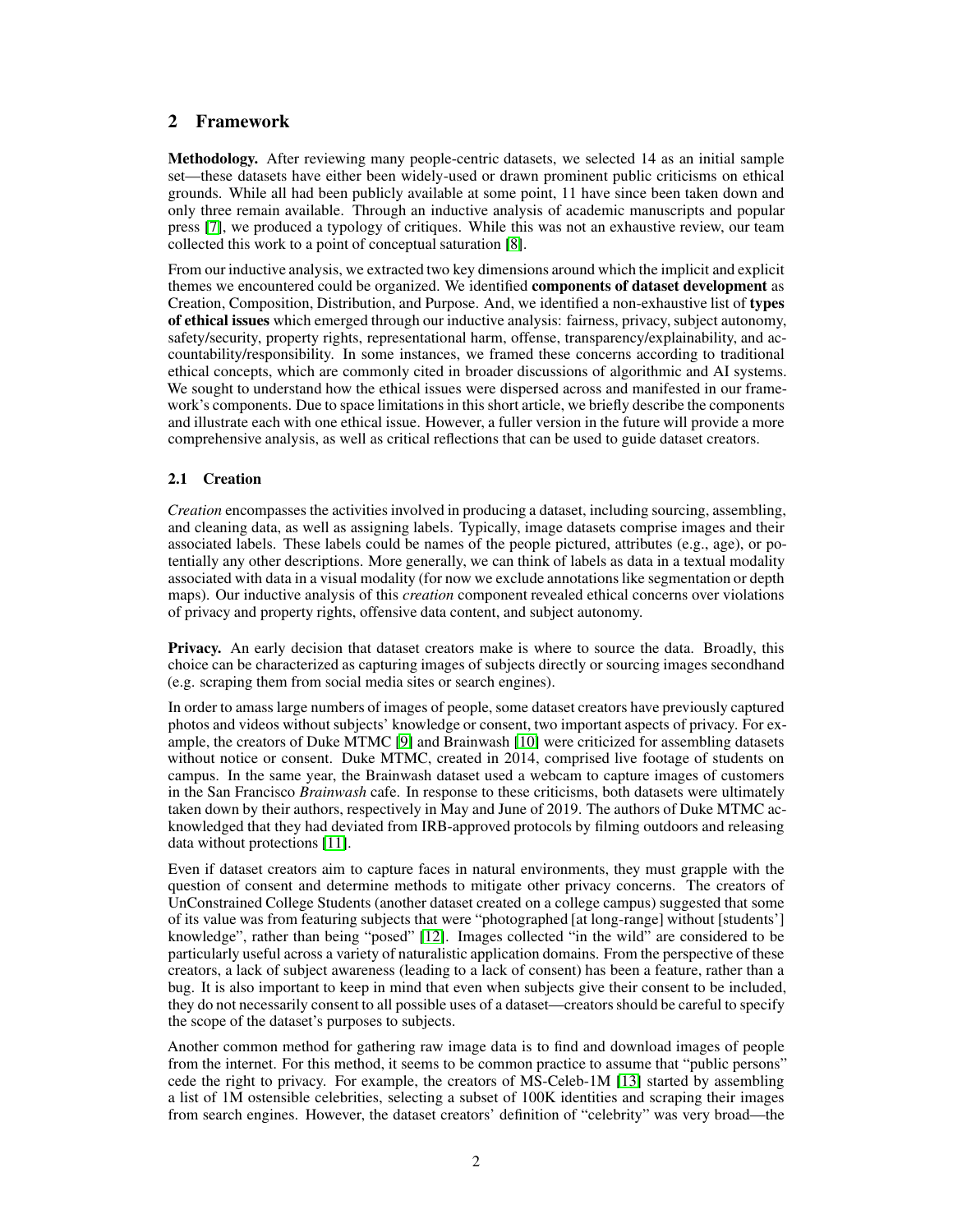original list was not limited to individuals who consider themselves as public figures, but was rather one million notable people on the internet, including a number of private persons. Consequently, when the dataset was released, it emerged that many faces were not those of celebrities, but instead of non-public persons (including vocal privacy advocates and journalists) who had not consented to having their faces included in the dataset.

#### 2.2 Composition

By *composition*, we refer to properties of the dataset, spanning content (e.g., data units or elements comprising the dataset) such as visual images and text-based labels, mappings among elements expressed in different modalities (e.g., labels to images), and higher-order, macro attributes of the dataset such as demographic representativeness. Our analysis revealed that the composition of a dataset may be a source of ethical harms through, e.g., bias and unfairness, representational harm, and offensiveness.

Offense. Offensive associations can be latent in popular machine learning datasets. A notable example where such associations were made visible was through a web-based demonstration called "ImageNet Roulette", created by researcher-artists Kate Crawford and Trevor Paglan via training on the full ImageNet dataset [\[3\]](#page-4-2). By allowing users to upload images of themselves and publishing the resulting classifications, the project exposed shocking labels attributed to ImageNet imagery (which contains many people categories, unlike the subset used in the well-known ILSVRC challenge) to a general audience. For instance, labels included "rape suspect", "pipe smoker", "alcoholic", and "bitch". People of color could potentially be labeled with racial slurs. Just one week following the launch of this project, the ImageNet team took down the "Person" category for maintenance.

Sources of offensive associations have been traced to labels used to generate ImageNet—namely, a database of words and semantic relations called WordNet [\[14\]](#page-4-13). In their analysis of the ImageNet subtree, Yang et al. (including ImageNet team members) found that of the 2,832 people categories within the subtree, 1,593 were potentially offensive categories [\[2\]](#page-4-1). Databases like Wordnet are often used to build datasets and are adopted across the industry. Other datasets built on WordNet, such as 80 Million Tiny Images [\[15\]](#page-4-14), have similarly inherited offensive associations from WordNet. However, in this case, the  $32 \times 32$  images featured content that would be too small to manually perceive and audit [\[16\]](#page-4-15). Indeed, datasets like ImageNet have included images that are offensive or portray certain sub-populations in perjorative ways. In order to prevent such offensive images and associations, there is a need for more thorough auditing of both labels and imagery [\[17,](#page-4-16) [18\]](#page-4-17).

## 2.3 Distribution

*Distribution* is concerned with how creators make a dataset available, as well as that dataset"s terms of use and disclaimers. Our analysis revealed that the distribution of a dataset presents a source of ethical harms when it impedes accountability and violates subject autonomy.

Accountability (responsibility). Even if creators have the best intentions for their dataset, they must prepare for the possibility that users will not use it for its intended purpose. As part of the provisions of access, many datasets request that users use data only for non-commercial research purposes, but are unable to enforce this usage once third parties obtain the dataset. For example, although 69% of images in MegaFace had Creative Commons licenses prohibiting commercial use, it is evident from that paper's citations that the dataset was obtained by companies, where there is no way to readily enforce research-only usage. Furthermore, although the MS-Celeb-1M dataset has been taken down by its authors, the data has "runaway" [\[7\]](#page-4-6)—the dataset itself remains available on Academic Torrents, where it continues to be downloaded. And, other researchers have created derivatives of this dataset, which also remain openly accessible online.

This question of enforcement is important; creators need to consider the potential for misuse of their dataset and what they are in a position to enforce. As illustrated above, it is clear that disclaimers are important to have, but are not enforceable alone. Therefore, in the case of potentially sensitive data, dataset creators should consider reviewing requests on a case-by-case basis, putting forth a good faith effort to reject requests whose intent does not match the purpose of the dataset.

Many datasets do not clearly communicate their limitations nor how they should be used. We have seen some efforts to standardize documentation and increase dataset transparency, notably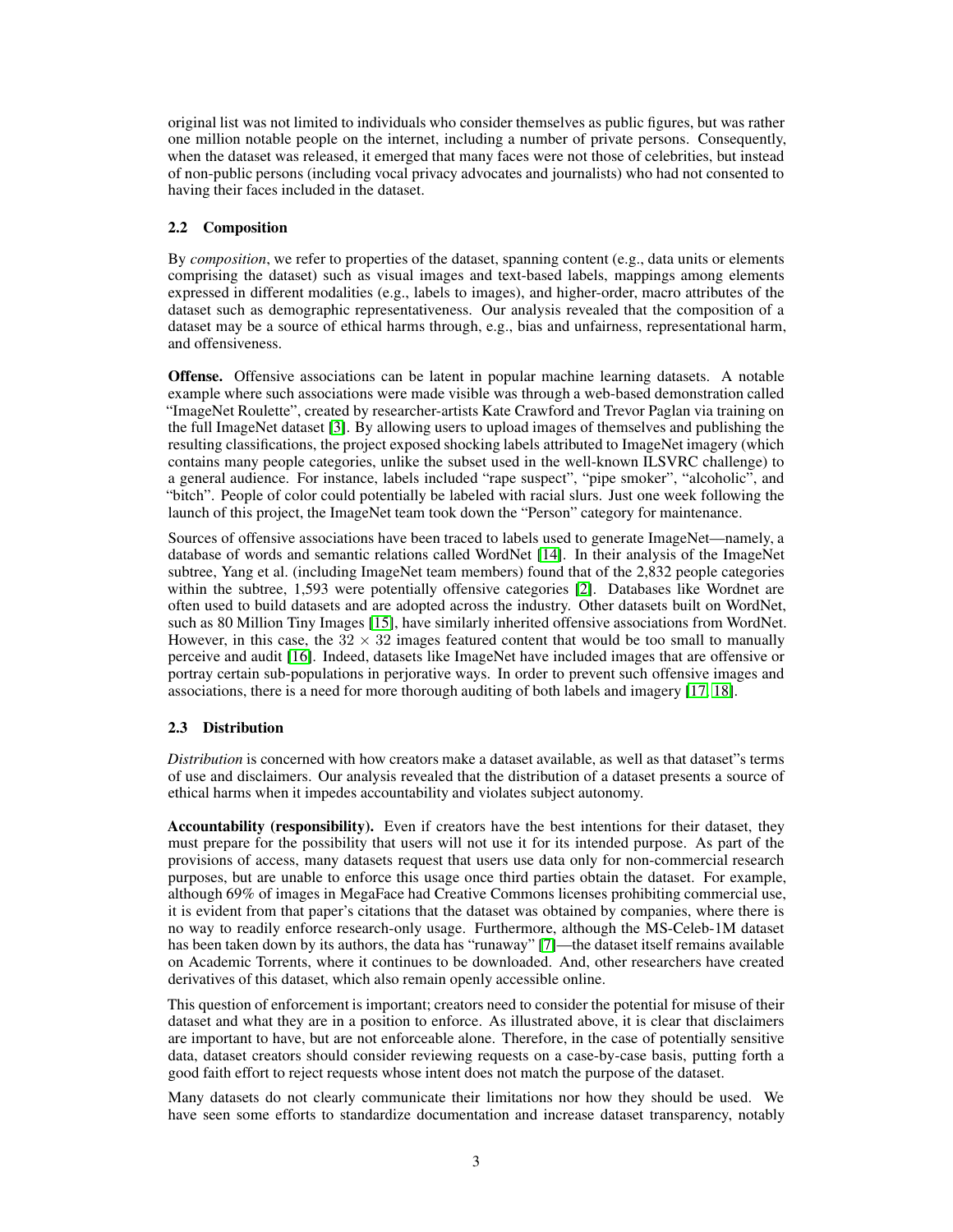Datasheets for Datasets [\[6,](#page-4-5) [19\]](#page-4-18), as well as an emerging culture of reflective practice to this end within academia and industry. In the past year, we have seen the addition of disclaimers to two existing datasets: the Labeled Faces in the Wild website was updated with a disclaimer about its potential lack of representation, and the VGGFace2 website similarly cautioned that their "distribution of identities... may not be representative of the global human population" and that users should "be careful of unintended societal, gender, racial and other biases". While these examples indicate a shift towards greater transparency and acknowledgement of limitations in datasets, they also show that more work remains. Is it enough for dataset owners to qualify the use of datasets, or is it necessary to actively restrict access to and enforce the responsible use of datasets? What role do reflective and interrogatory processes (such as the framework we provide) have in leading to more responsible dataset practices?

#### 2.4 Purpose

*Purpose* answers the question, "Why?" Philosophers sometimes refer to this component as "teleology," which involves explaining a phenomenon not in terms of what *caused* it but what *motivated* it; teleology covers a range of questions, e.g., what is the dataset for; what are its intended uses; for what purposes is it optimized?

Purpose is an incredibly rich source of ethical concern. A direct challenge to the moral legitimacy of a dataset's own purpose is one such concern. For example, a detractor may assert that the purpose for creating a face dataset being to tell apart gay individuals does not meet a moral threshold [\[20\]](#page-4-19). Another way that purpose may stir up ethical concerns is in its relation to other characteristics of a dataset. One cannot overemphasize the potential for ethical discord that may follow. A typical instance is that of a face dataset, not specifically optimized for facial recognition, but used for this purpose. Though it may serve well in some capacities (e.g., face synthesis), it may result in bias, or representational harm to certain minority groups, when used to train a recognition algorithm [\[21,](#page-4-20) [22,](#page-4-21) [23\]](#page-4-22). Similarly, creators of face datasets considering policies for distributing or providing access to them would want to understand how these policies would apply in relation to certain purposes (e.g., as tools for surveilling subpopulations [\[24\]](#page-4-23)).

Setting aside cases where a purpose itself is deemed morally reprehensible, purpose (or teleology) stands apart from the other components in that it is frequently *relational* in nature. By this, we mean that ethical issues emerge from mappings—between purpose and properties of creation, distribution, or composition. By implication, fastidious users of our framework will not consider their work complete until they perform a systematic pass of the other three components with a clear sense of a dataset's teleology.

# 3 Conclusion

Our analytic framework extends beyond prior work, bringing into focus different components of dataset creation in which ethical issues may arise. It crystallizes these components, draws explicit threads between them and traditional ethical issues, and demonstrates how those issues manifest. We see our work as part of a broader agenda that strives to reflect critically on the role of academic research in the pursuit and oversight of ethical AI.

The work reported here is the beginning of a longer term effort. In the future, a pressing need is to extract a heuristic from the framework, providing concrete, practical guidance for identifying and mitigating ethical hazards. Furthermore, we will continue refining our framework through collaborations with computer vision researchers developing image datasets. Finally, we will investigate the extensibility of the framework to different modalities and other types of data.

We believe there must be a larger cultural shift within communities of academics and practitioners to acknowledge and address issues in datasets. At the same time, creators should be held accountable for dataset maintenance as limitations are revealed by users and analysts over time. What ultimately is at stake is not only promoting societal values but also maintaining society's confidence in the work product of the research community in computer vision.